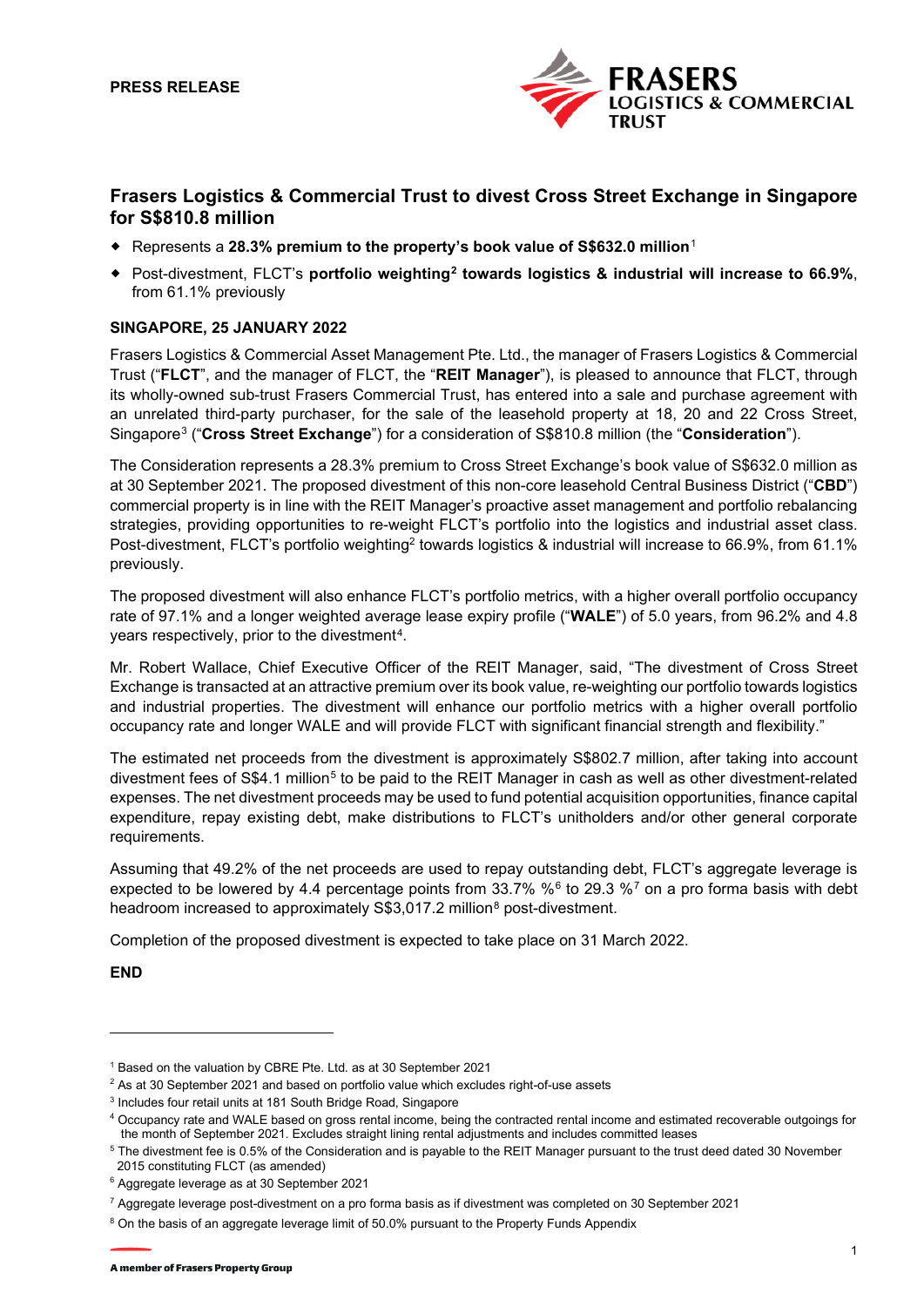## **PRESS RELEASE**



#### **About Cross Street Exchange**

Cross Street Exchange is located at the junction of Cross Street and South Bridge Road at the fringe of Singapore's Central business District. It is comprised of a 15-storey commercial office with a retail podium, 2 clusters of heritage shop houses which houses a mix of offices, shops and restaurants and four retail units at 181 South Bridge Road.

Cross Street Exchange accounted for approximately 7.0% of FLCT's net property income as at 30 September 2021 and approximately 8.6% of FLCT's portfolio value.

#### **About Frasers Logistics & Commercial Trust**

Frasers Logistics & Commercial Trust ("**FLCT**") is a Singapore-listed real estate investment trust with a portfolio comprising 103 industrial and commercial properties, worth approximately S\$7.3 billion, diversified across five major developed markets – Australia, Germany, Singapore, the United Kingdom and the Netherlands. FLCT was listed on the Mainboard of Singapore Exchange Securities Trading Limited ("**SGX-ST**") on 20 June 2016 as Frasers Logistics & Industrial Trust and was subsequently renamed Frasers Logistics & Commercial Trust on 29 April 2020 following the completion of a merger with Frasers Commercial Trust.

FLCT's investment strategy is to invest globally in a diversified portfolio of income-producing properties used predominantly for logistics or industrial purposes located globally, or commercial purposes (comprising primarily CBD office space) or business park purposes (comprising primarily non-CBD office space and/or research and development space) located in the Asia-Pacific region or in Europe (including the United Kingdom). FLCT is sponsored by Frasers Property Limited.

FLCT is a constituent of the FTSE EPRA Nareit Global Real Estate Index Series (Global Developed Index), Straits Times Index and Global Property Research (GPR) 250.

For more information about FLCT, visi[t www.frasersproperty.com/reits/flct](http://www.frasersproperty.com/reits/flct)

#### **About Frasers Property Limited**

Frasers Property Limited ("**Frasers Property**" and together with its subsidiaries, the "**Frasers Property Group**" or the "**Group**"), is a multi-national developer-owner-operator of real estate products and services across the property value chain. Listed on the Main Board of the Singapore Exchange Securities Trading Limited ("**SGX-ST**") and headquartered in Singapore, the Group has total assets of approximately S\$40.3 billion as at 30 September 2021.

Frasers Property's multi-national businesses operate across five asset classes, namely, residential, retail, commercial & business parks, industrial & logistics as well as hospitality. The Group has businesses in Southeast Asia, Australia, Europe and China, and its well-established hospitality business owns and/or operates serviced apartments and hotels in over 70 cities and 20 countries across Asia, Australia, Europe, the Middle East and Africa.

Frasers Property is also the sponsor of two real estate investment trusts ("**REITs**") and one stapled trust listed on the SGX-ST. Frasers Centrepoint Trust and Frasers Logistics & Commercial Trust are focused on retail, and industrial & commercial properties, respectively. Frasers Hospitality Trust (comprising Frasers Hospitality Real Estate Investment Trust and Frasers Hospitality Business Trust) is a stapled trust focused on hospitality properties. In addition, the Group has two REITs listed on the Stock Exchange of Thailand. Frasers Property (Thailand) Public Company Limited is the sponsor of Frasers Property Thailand Industrial Freehold & Leasehold REIT, which is focused on industrial & logistics properties in Thailand, and Golden Ventures Leasehold Real Estate Investment Trust, which is focused on commercial properties.

The Group is committed to inspiring experiences and creating places for good for its stakeholders. By acting progressively, producing and consuming responsibly, and focusing on people, Frasers Property aspires to raise sustainability ideals across its value chain, and build a more resilient business. It has committed to be a net-zero carbon corporation by 2050. Building on its heritage as well as leveraging its knowledge and capabilities, the Group aims to create lasting shared value for its people, the businesses and communities it serves. Frasers Property believes in the diversity of its people and are invested in promoting a progressive, collaborative and respectful culture.

For more information on Frasers Property, please visi[t frasersproperty.com](https://frasersproperty.com/) or follow us o[n LinkedIn.](https://www.linkedin.com/company/frasers-property-limited/mycompany/)